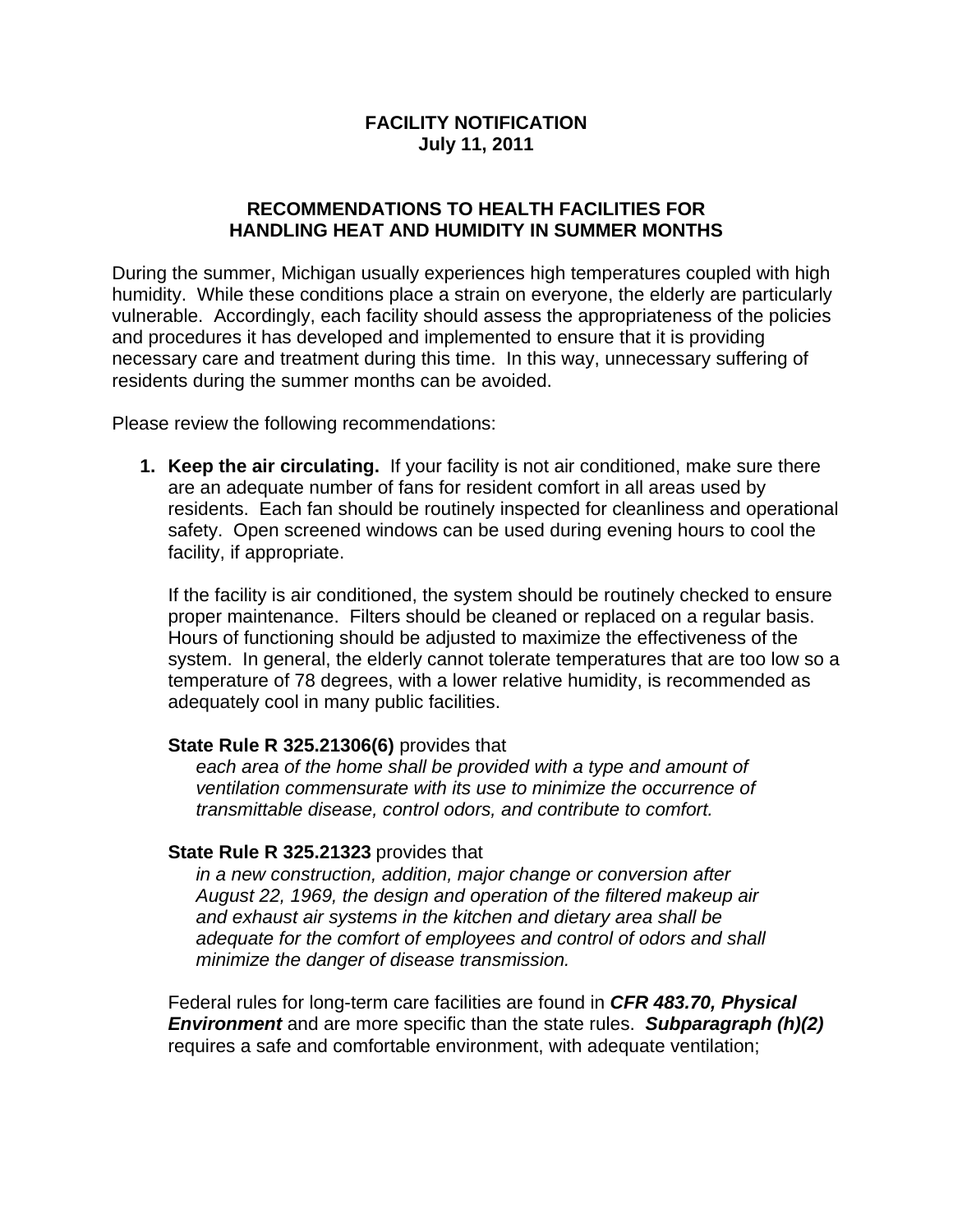*Section 483.15(h)(6), Quality of Life*, has a requirement to maintain comfortable and safe temperature levels. This section also states that facilities initially certified after October 1, 1990, must maintain a temperature level of 71-81 degrees F. The interpretive guidelines issued by the Centers for Medicare & Medicaid Services for this requirement indicated that

*the ambient temperature should be in a relative narrow range that minimizes residents susceptibility to the loss of body heat and risk hypothermia or susceptibility to respiratory ailments and colds. Temperatures may, on rare, brief occasions exceed the upper range of 81 degrees F if these facilities are located in areas of the country (primarily at the northmost latitudes), where the temperature is exceeded only during rare, brief episodes of unseasonably hot weather... This interpretation applies only in cases where it does not adversely affect resident health and safety.*

- **2. Draw all shades, blinds, and curtains in rooms when exposed to direct sunlight.**
- **3. Remove residents from areas that are exposed to direct sunlight.** Relocate residents to cooler areas in the building during the daytime hours. Also, it may be cooler outside in the shade in some instances.
- **4. Keep outdoor activities to a minimum.** If residents are outdoors for any length of time include adequate rest periods during activities. Remember, temperatures are hottest during the hours of 10:00 a.m. through 2:00 p.m. Discourage outdoor physical activity during these hours.
- **5. Check to see that residents are appropriately dressed.** Protect residents from direct sun with hats, clothing and sunscreen. Clothing should be lightweight, loose fitting, and that which easily absorbs body perspiration, i.e., cotton or other natural fibers. Residents who are confined to bed should be lightly covered with a clean, dry sheet and repositioned on a regular basis.
- **6. Provide ample fluids.** Excessive perspiration depletes large quantities of salt and fluid from the body. Increase the amount of water and fruit juices offered to residents. Encourage residents to drink more fluids.

Residents with circulatory or kidney problems who receive increased fluids should be monitored closely. Additional fluids and the heat and humidity may contribute to retention of fluids at a dangerous level; therefore, it is very important to check with attending physicians for specific orders. It may also be necessary to monitor the resident's weight on a daily basis.

**7. Increase the number of baths given.** Bathing a resident in tepid water will help reduce the body's internal temperature and increase general comfort. This can also be accomplished, although not as effectively, by soaking a person's hands and wrists in cool water.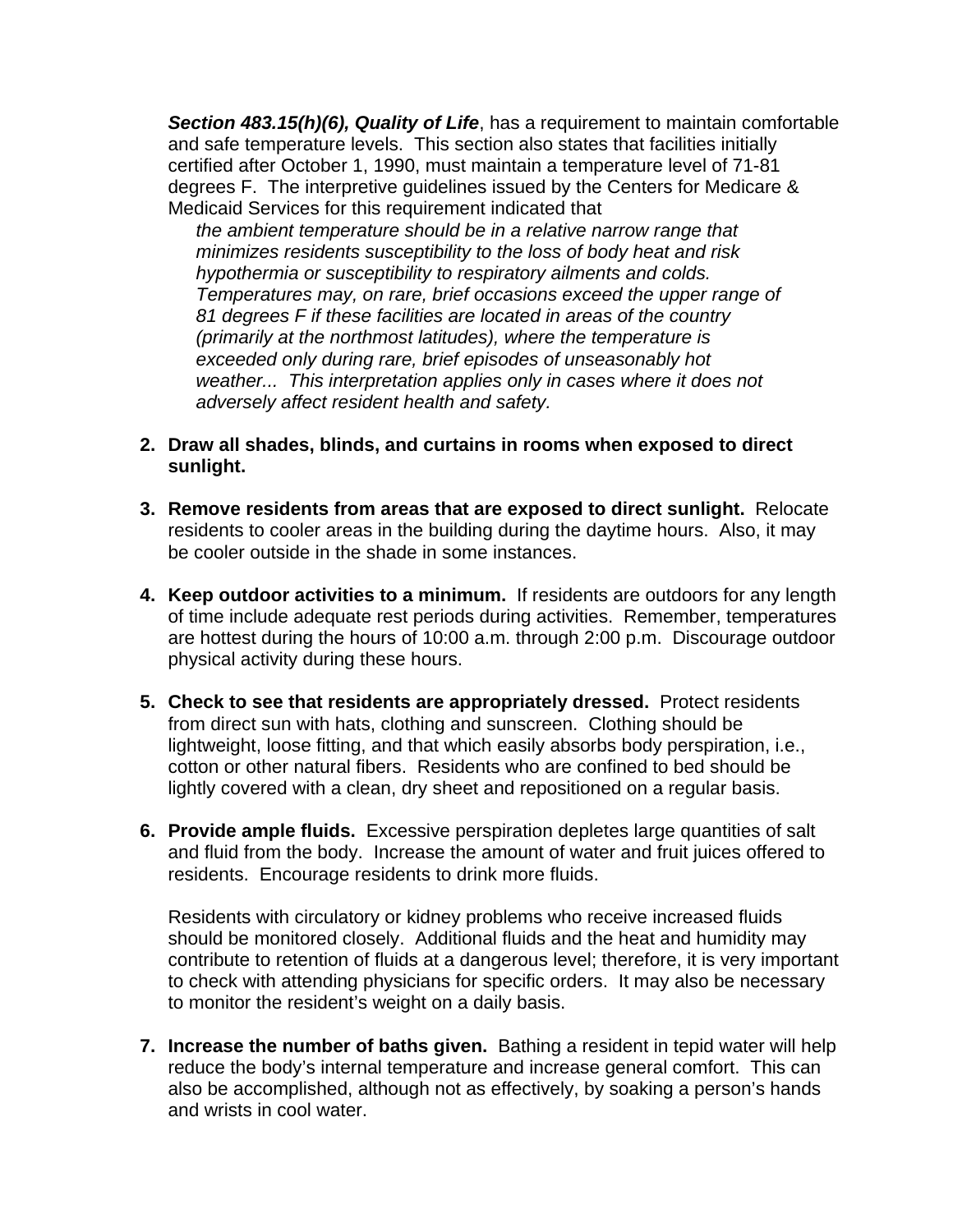In addition to these precautionary measures, all nursing personnel shall be aware of the signs and symptoms of heat stroke and heat exhaustion, and provide continued regular monitoring and assessment. While the first symptoms of these disorders may be similar, later symptoms differ sharply.

## **Heat Exhaustion**

Heat exhaustion, also known as heat prostration, is a disorder resulting from overexposure to heat or the sun. Long exposure to extreme heat or too much activity under a hot sun causes excessive perspiration, which removes large quantities of salt and fluid from the body. When the amount of salt and fluid in the body falls too far below normal, heat exhaustion may occur.

The early symptoms of heat exhaustion are headache and a feeling of weakness and dizziness, usually accompanied by nausea and vomiting. There may also be cramps in the muscles of the arms, legs, or abdomen. These first symptoms are similar to the early signs of sunstroke, or heat stroke, but the disorders are not the same and should be treated differently. In heat exhaustion, the person turns pale and perspires profusely; skin is cool and moist; pulse and breathing are rapid. Body temperatures remain at a normal level or slightly below or above. The person may seem confused and may find it difficult to coordinate body movement.

Treatment should include removing the person to a cool environment and encouraging increased consumption of fluids. If the condition is accompanied by cramps, the pain may be relieved by the gentle massage of the painful area. The physician should be notified promptly to obtain specific directions for care.

## **Heat Stroke**

Heat stroke, also known as sunstroke, is a profound disturbance of the body's heatregulating mechanism caused by prolonged exposure to excessive heat, particularly when there is little or no circulation of air. In heat stroke there is a disturbance in the mechanism that controls perspiration. Since heat stroke is much more dangerous than heat exhaustion and is treated differently, it is important to distinguish between the two. The first symptoms of both disorders may be similar: headache, dizziness and weakness. However, later symptoms differ sharply. In heat exhaustion, there is excessive perspiration and a normal or below normal temperature, whereas in heat stroke, there is extremely high fever and absence of perspiration.

Heat stroke also may cause convulsions and sudden loss of consciousness. In extreme cases, it may be fatal.

Heat stroke is considered a medical emergency and immediate steps must be taken to prevent death. The primary objective is to reduce the body's temperature as rapidly as possible. Immersing the person in a cool water bath or sponging the person with cool water can accomplish this. The physician should be contacted immediately and the resident transferred to the hospital.